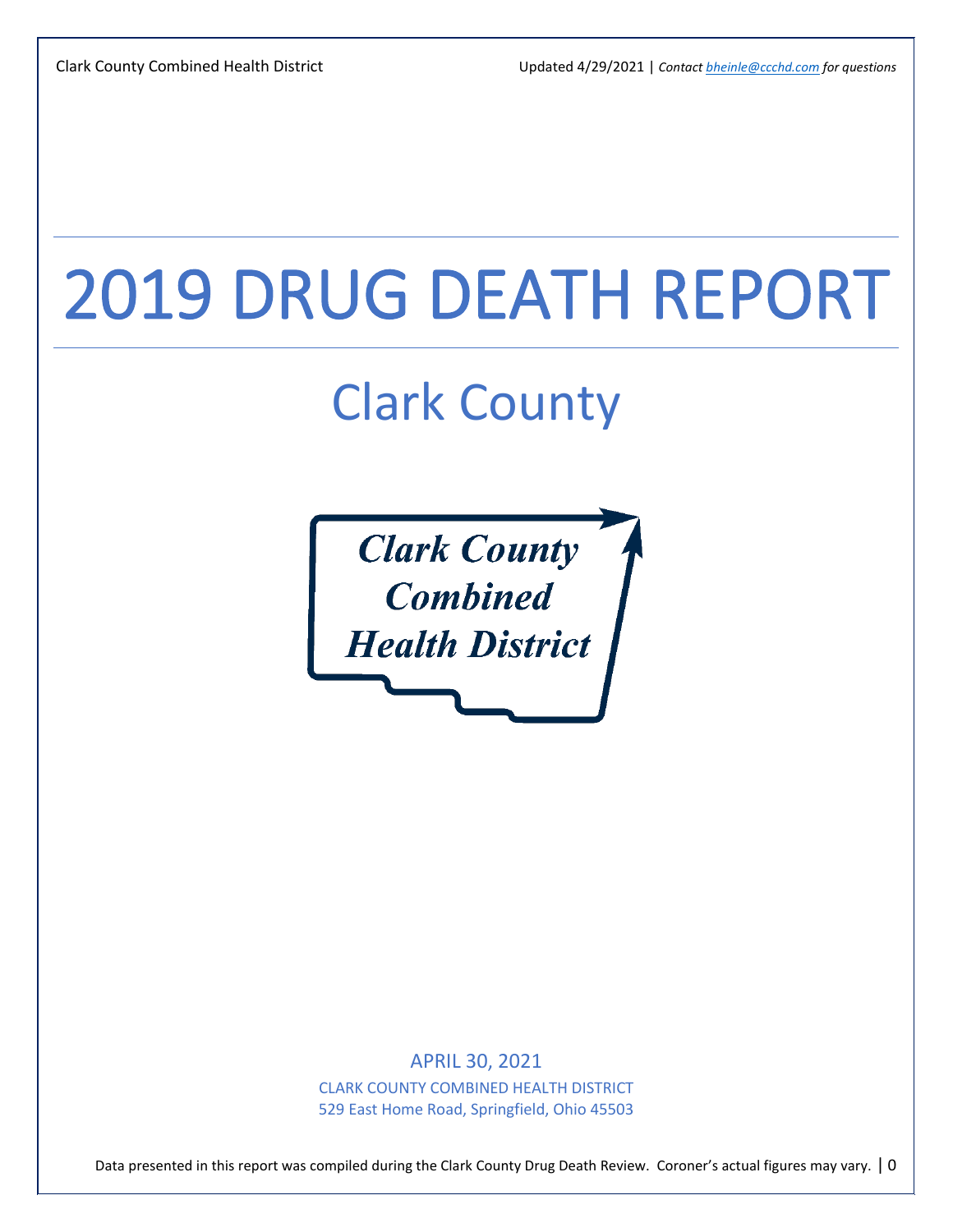### <span id="page-1-0"></span>**Clark County Combined Health District Clark County Drug Death Report: 2019**

Data presented in this report was compiled during the Clark County Drug Death Review. Coroner's actual figures may vary. All data was queried from the Clark County Drug Death Review Database on 2/24/2021.

### Table of Contents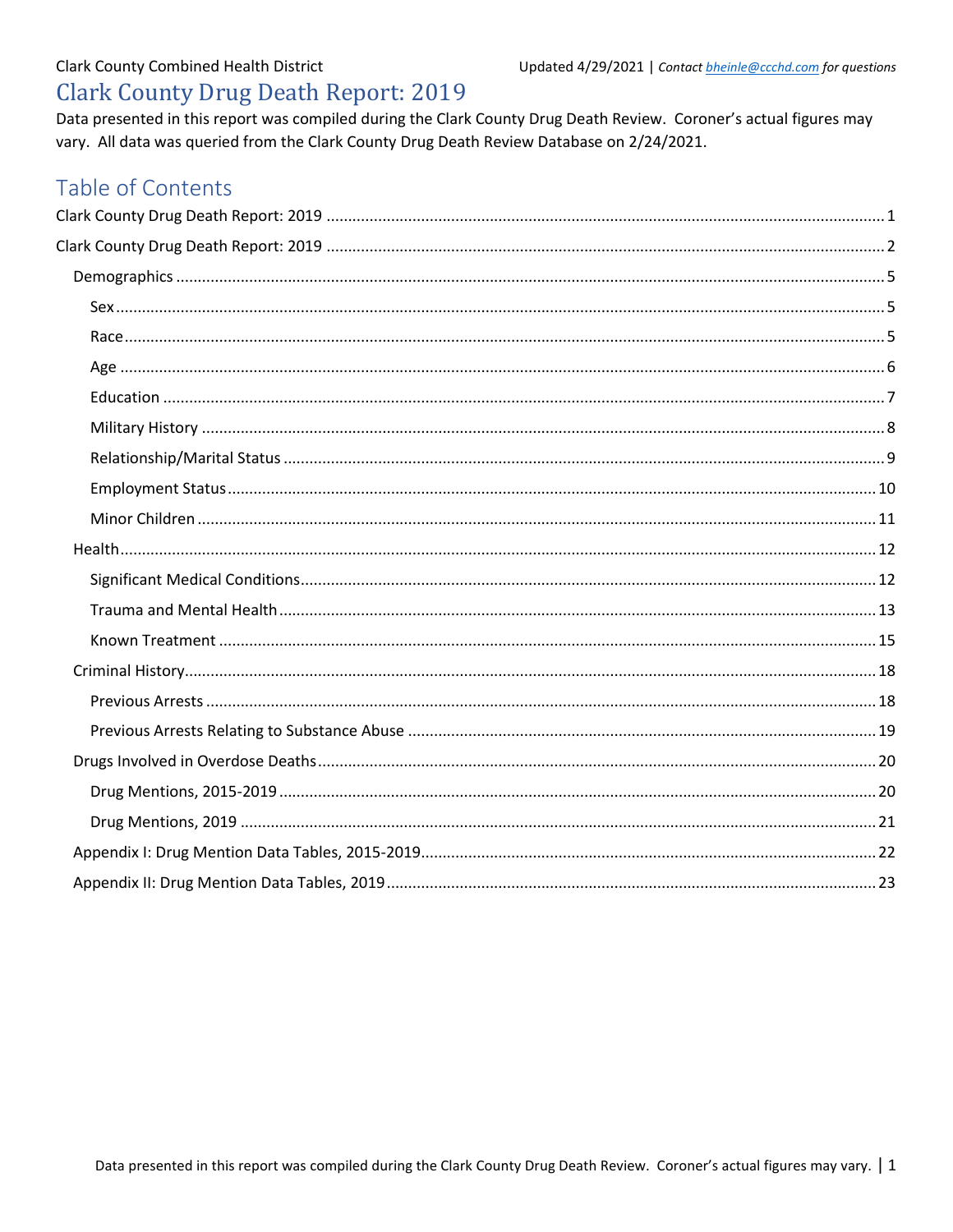### <span id="page-2-0"></span>Clark County Drug Death Report: 2019

Data presented in this report was compiled during the Clark County Drug Death Review. Coroner's actual figures may vary. All data was queried from the Clark County Drug Death Review Database on 2/24/2021. Due to some duplicates found in the database, some previous years numbers might look a little different.

There were 53 drug-related deaths in 2019 reviewed by the Clark County Drug Death Review Committee, a 17.2% decrease from 64 in 2018 (Figure 1).



*Figure 1***:** Total number of drug-related deaths reviewed by the Drug Death Review Committee in Clark County from 2015-2019.

23.5% of drug related deaths from 2015-2019 lived within the 45503 zip code, followed by the 22.2% who lived within the 45505 zip code (Table 1).

| <b>Zip Code</b> | # Drug<br><b>Deaths</b> | <b>Zip Code</b> | # Drug<br><b>Deaths</b> | <b>Zip Code</b> | # Drug<br><b>Deaths</b> | <b>Zip Code</b> | # Drug<br><b>Deaths</b> |
|-----------------|-------------------------|-----------------|-------------------------|-----------------|-------------------------|-----------------|-------------------------|
| 24015           | 1                       | 43153           | 1                       | 45356           | 1                       | 45506           | 56                      |
| 24609           | 1                       | 43230           | 1                       | 45368           | 5                       | 45534           | 1                       |
| 32425           | 1                       | 45177           | 1                       | 45369           | 3                       | 45656           | 1                       |
| 43040           | 2                       | 45312           | 1                       | 45404           | 1                       | 45662           | 1                       |
| 43044           | 5                       | 45314           | 1                       | 45410           | 1                       | 45784           | 1                       |
| 43060           | 1                       | 45322           | 1                       | 45501           | $\mathcal{P}$           | At Large        | 4                       |
| 43068           | 1                       | 45323           | 8                       | 45502           | 18                      | <b>Homeless</b> | 3                       |
| 43072           | 1                       | 45324           | $\overline{2}$          | 45503           | 88                      |                 |                         |
| 43078           | 1                       | 45341           | 7                       | 45504           | 45                      |                 |                         |
| 43140           | 1                       | 45344           | 24                      | 45505           | 83                      |                 |                         |

*Table 1:* Total number of drug-related deaths by home zip code from 2015-2019.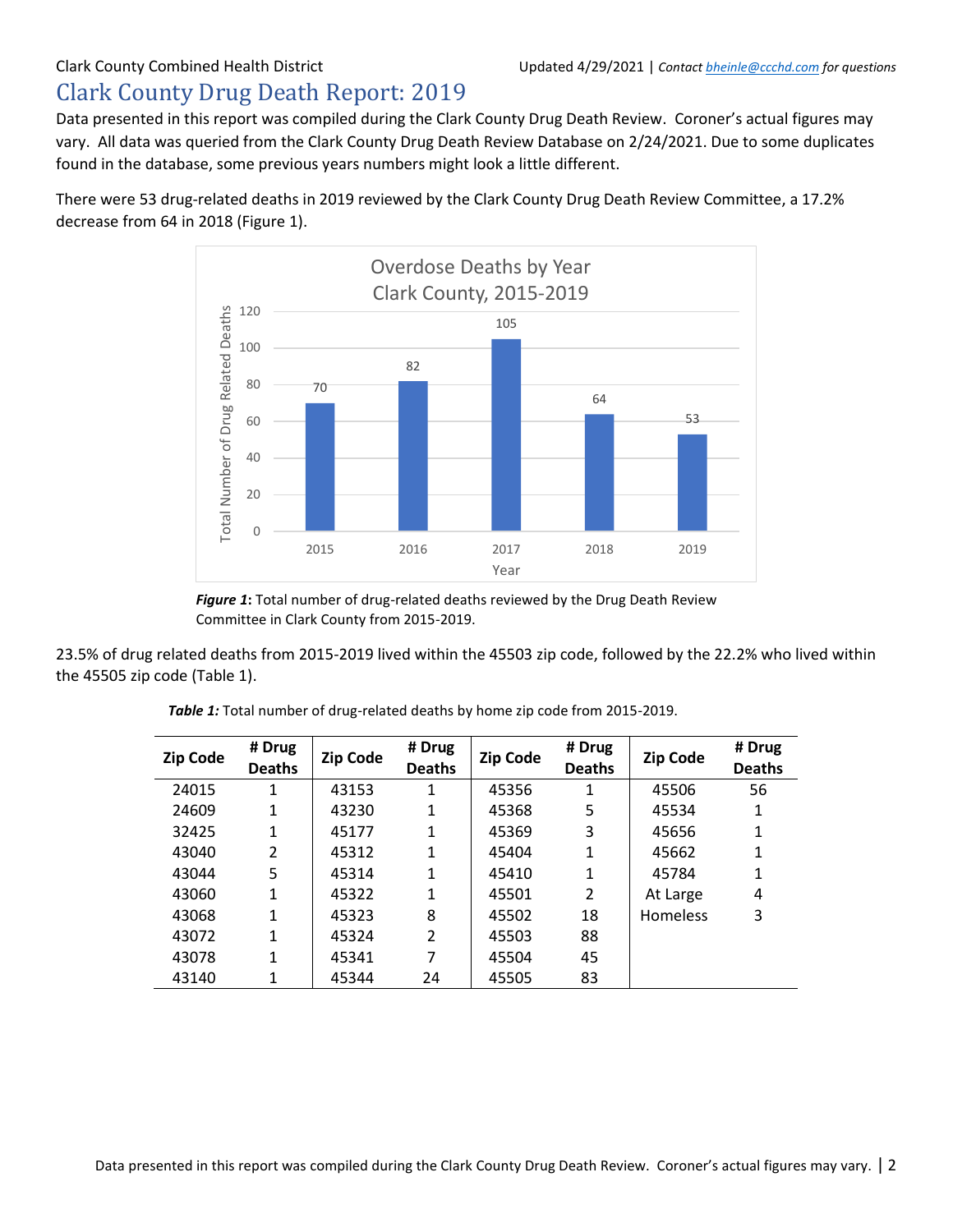In 2019, 20.8% of drug related deaths occurred within the zip code of 45503, followed by the 18.9% of drug related deaths that occurred within the zip code 45505 (Figure 2; See Table 2 for zip code breakdown for 2019).



*Figure 2:* Total number of drug related deaths by home zip code for 2019.

| <b>Zip Code</b> | # Drug Deaths | <b>Zip Code</b> | # Drug Deaths |
|-----------------|---------------|-----------------|---------------|
| 43040           | 2             | 45369           | 1             |
| 43044           | 2             | 45502           | 3             |
| 43078           | 1             | 45503           | 11            |
| 45323           | 2             | 45504           | 6             |
| 45341           | 3             | 45505           | 10            |
| 45344           | 2             | 45506           | 8             |
| 45368           |               | <b>Homeless</b> |               |

**Table 2:** Total number of drug-related deaths by home zip code in 2019.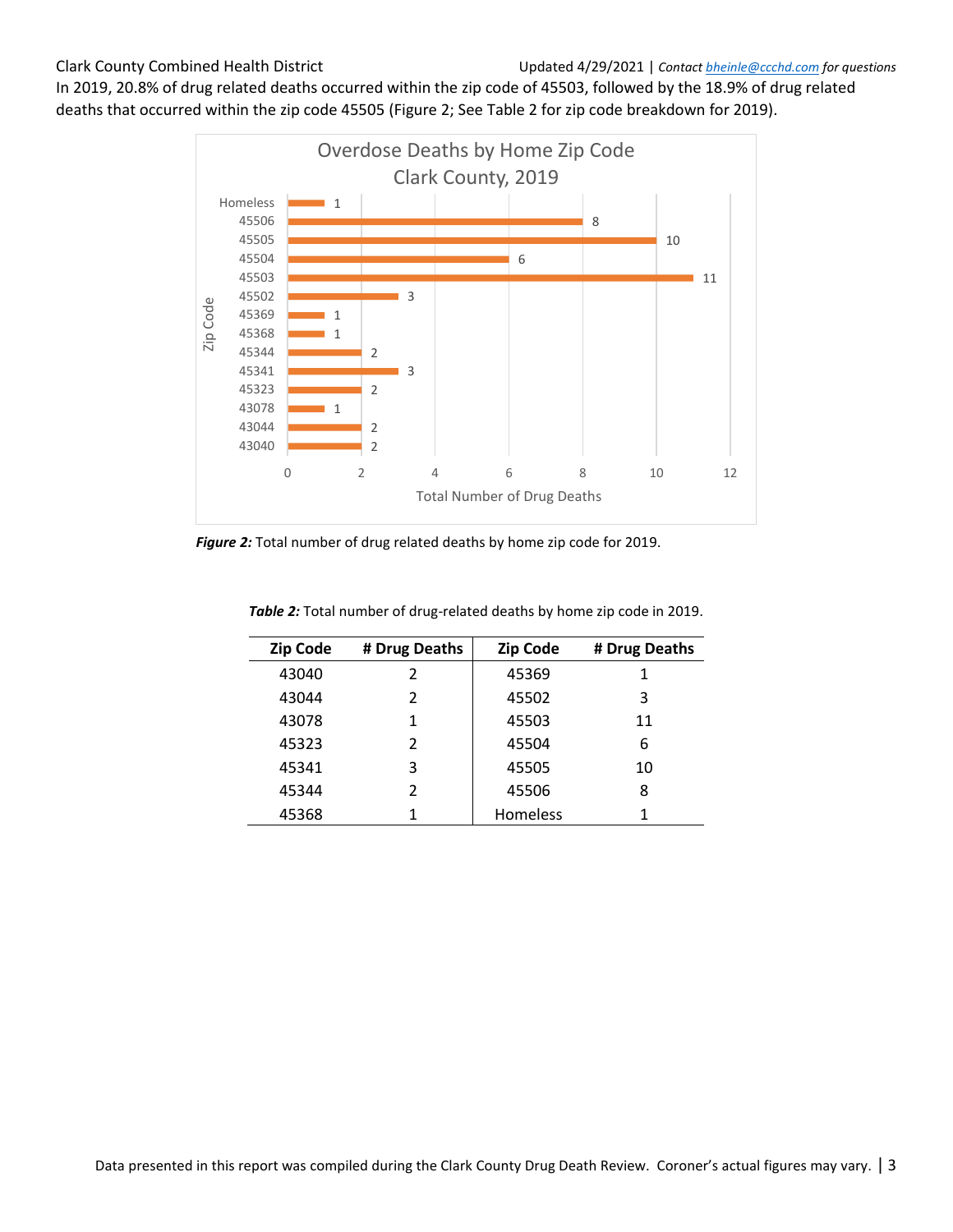#### Clark County Combined Health District Updated 4/29/2021 | *Contact bheinle@ccchd.com for questions*

The highest number of overdose deaths by month occurred in January of 2017 (18 deaths) (Figure 3). The lowest number of overdose deaths by month occurred in July of 2016 (1 death). The highest average of overdoses happens in February (8) and January (7.6) (Figure 4).



*Figure 3*: Number of drug overdose deaths per month in 2015-2019.



*Figure 4*: Average number of drug overdoses by month, 2015-2019.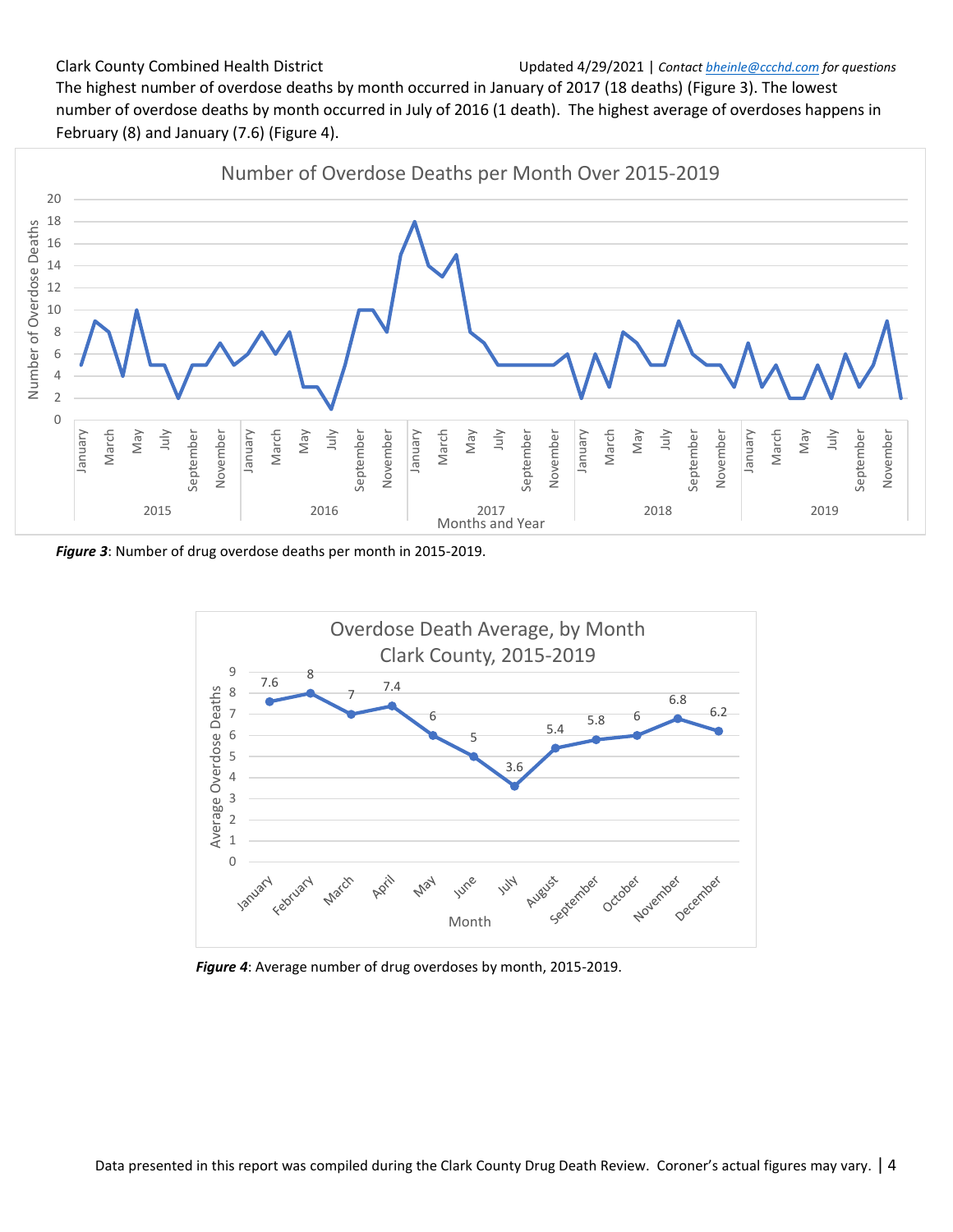## <span id="page-5-0"></span>**Demographics**

#### <span id="page-5-1"></span>Sex

In 2019, 56.6% of individuals who died of an overdose in Clark County were female and 43.4% were male (Figure 5).



*Figure 5:* Percent of total drug-related deaths by sex and year in Clark County in 2015, 2016, 2017, 2018 and 2019.

#### <span id="page-5-2"></span>Race

98.1% of individuals who died of an overdose in 2019 were white, and 1.9% were black and Hispanic (Table 3). These percentages are slightly different than Clark County's overall population (White: 84.4%, and Black: 8.1%).

**Table 3:** Percent of total drug deaths by race in Clark County in 2015-2019.

| Race                            | 2015     | 2016     | 2017   | 2018     | 2019    | 2015-2019 |
|---------------------------------|----------|----------|--------|----------|---------|-----------|
| White                           | 90.00%   | 90.40%   | 87.70% | 89.10%   | 98.1%   | 90.1%     |
| <b>Black</b>                    | 7.10%    | 9.60%    | 11.30% | 10.90%   | 1.9%    | 8.8%      |
| <b>Hispanic</b>                 | 1.40%    | 0.00%    | 0.00%  | 0.00%    | 1.9%    | 0.5%      |
| Other (specify) Native American | $0.00\%$ | 0.00%    | 0.90%  | 0.00%    | $0.0\%$ | 0.3%      |
| Other (specify) - Multiple      | 1.40%    | $0.00\%$ | 0.00%  | $0.00\%$ | $0.0\%$ | 0.3%      |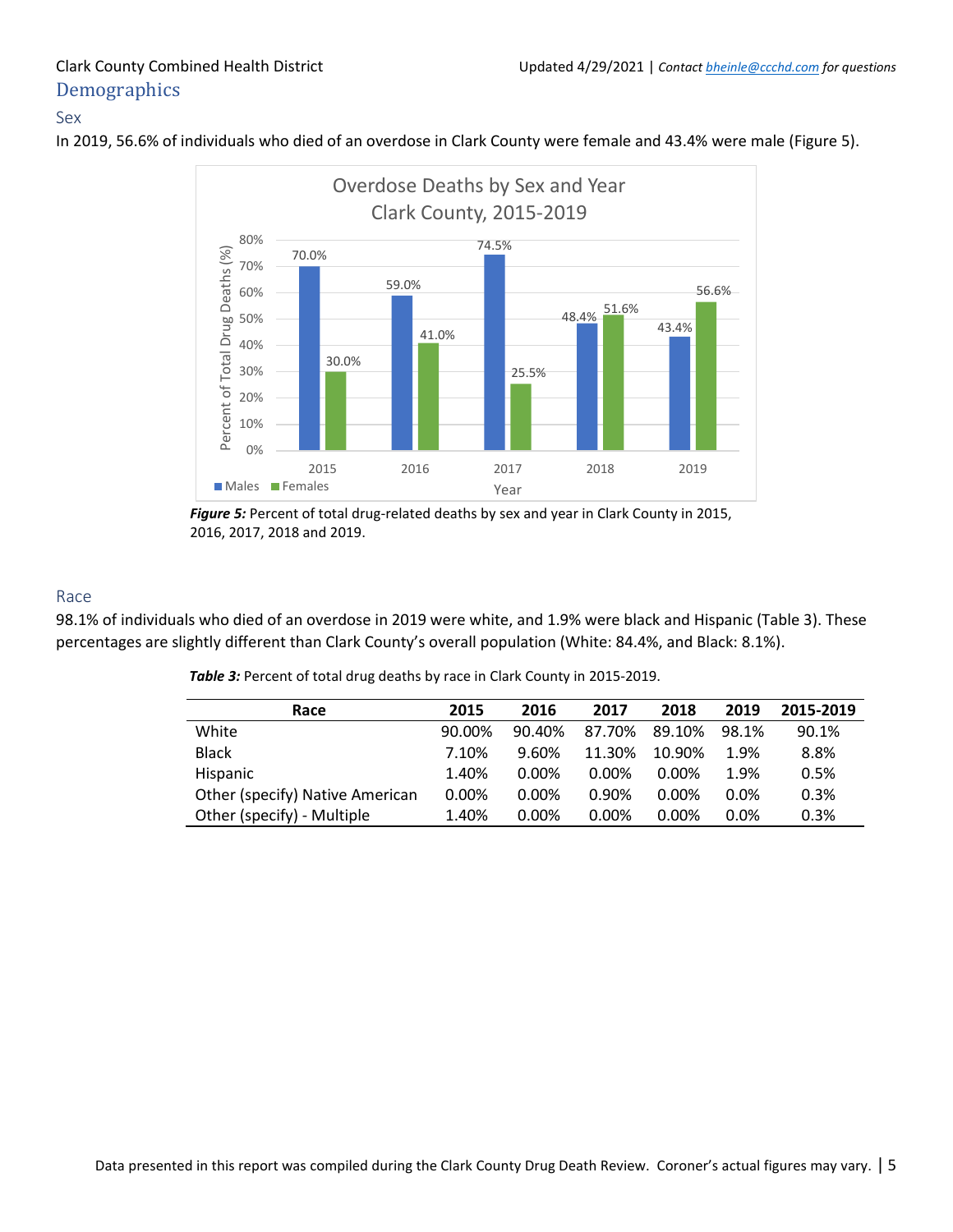#### <span id="page-6-0"></span>The most common age group among individuals who died of a drug overdose between 2015-2019 was 35-44 years, accounting for 28.1% of all overdose deaths (Figure 6). The next most common age group was 45-54 years at 25.9% of deaths.



*Figure 6*: Percent of total drug deaths by age group in Clark County, 2015-2019.

In 2019, the most common age group among individuals who died of a drug overdose was 45-54 years, accounting for 35.8% of all overdose deaths (Figure 7). The next most common age group was 35-44 years, at 30.2% of deaths.



*Figure 7:* Percent of total drug deaths by age group in Clark County, 2019.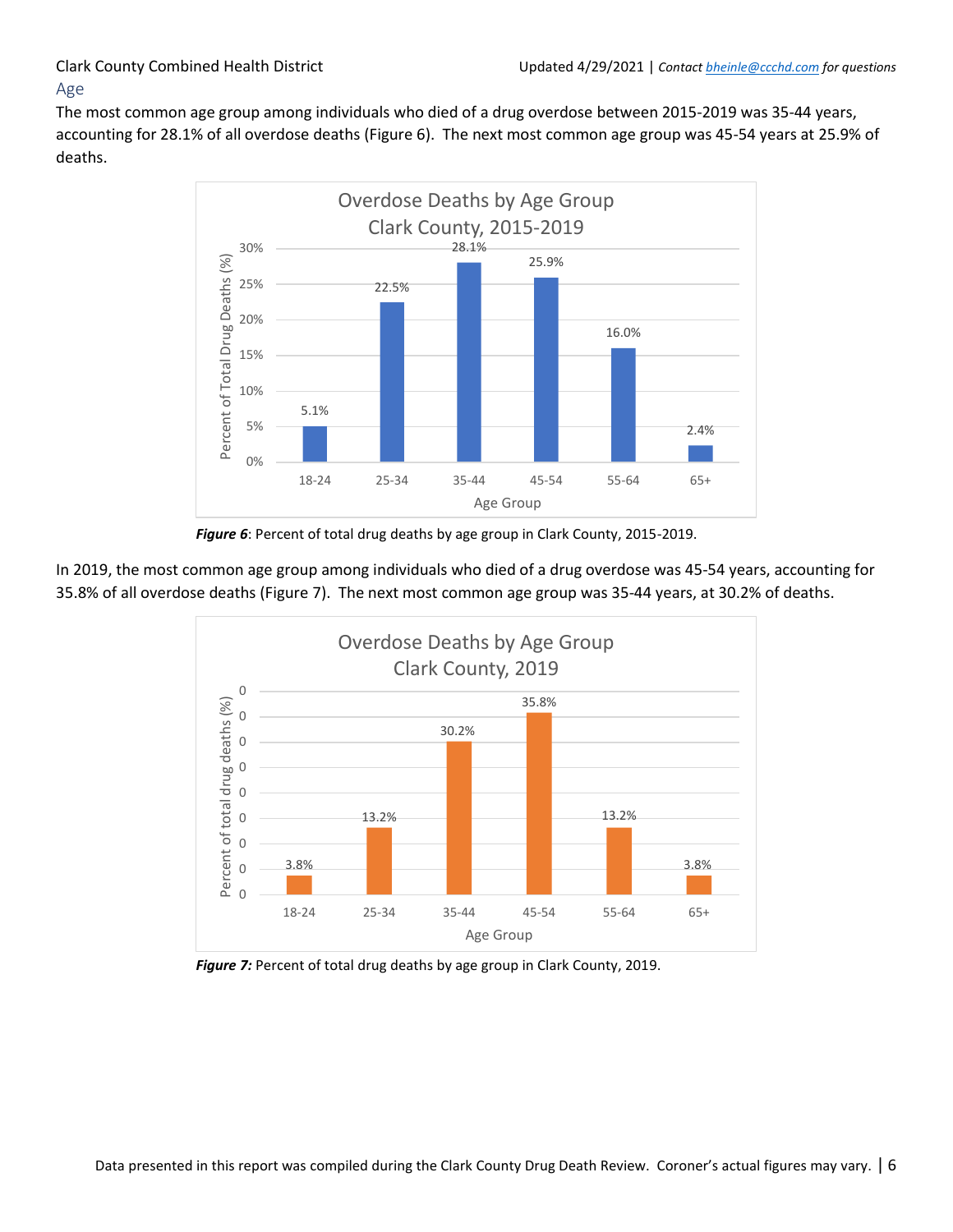### <span id="page-7-0"></span>Education

54.8% of individuals who died of an overdose in Clark County from 2015-2019 had a high school diploma or GED (Figure 8).



*Figure 8:* Percent of total drug deaths by education in Clark County, 2015-2019.

In 2019, 49.1% of individuals who died of an overdose in Clark County had a high school diploma or GED (Figure 9).



*Figure 9:* Percent of total drug deaths by education in Clark County, 2019.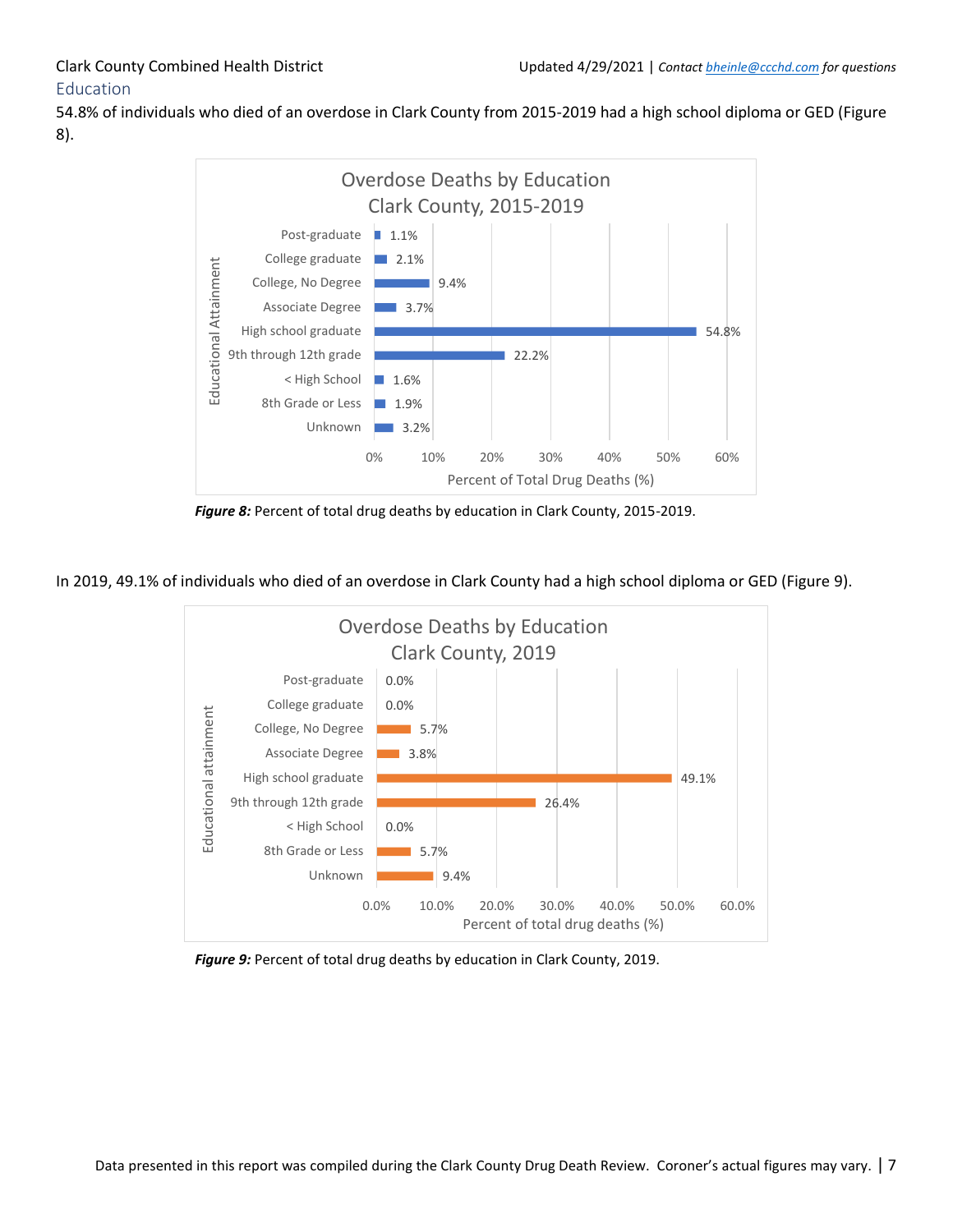#### <span id="page-8-0"></span>Twenty-eight (28) individuals who died of an overdose between 2015-2019 had any military history, 7.5% of the total (Figure 10). It is unknown with what branch they served or whether their status was active duty, reserve, or veteran.



*Figure 10*: Percent of total drug deaths by military history in Clark County, 2015- 2019.

In 2019, two individuals had any military history, 3.8% of the total (Figure 11). It is unknown with what branch they served or whether their status was active duty, reserve, or veteran.



*Figure 11*: Percent of total drug deaths by military history in Clark County, 2019.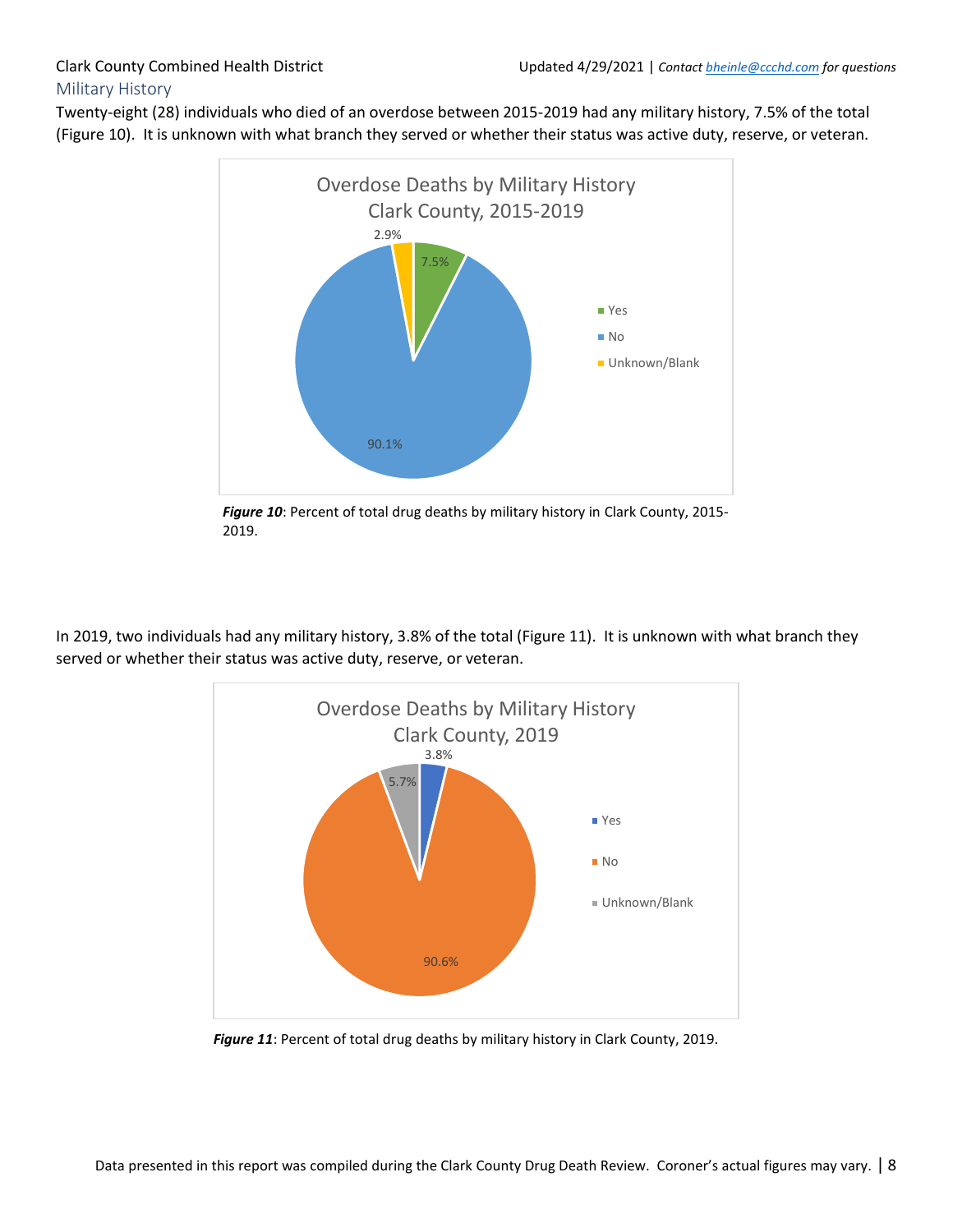### <span id="page-9-0"></span>48.1% of individuals who died of an overdose between 2015-2019 were never married, 27.8% were divorced, and 20.1% were married (Figure 12).



*Figure 12***:** Percent of total drug deaths by relationship/marital status in Clark County, 2015-2019.

In 2019, 37.7% percent of individuals who died of an overdose were never married, 35.8% were divorced, and 15.1% were married (Figure 13).



*Figure 13:* Percent of total drug deaths by relationship/marital status in Clark County, 2019.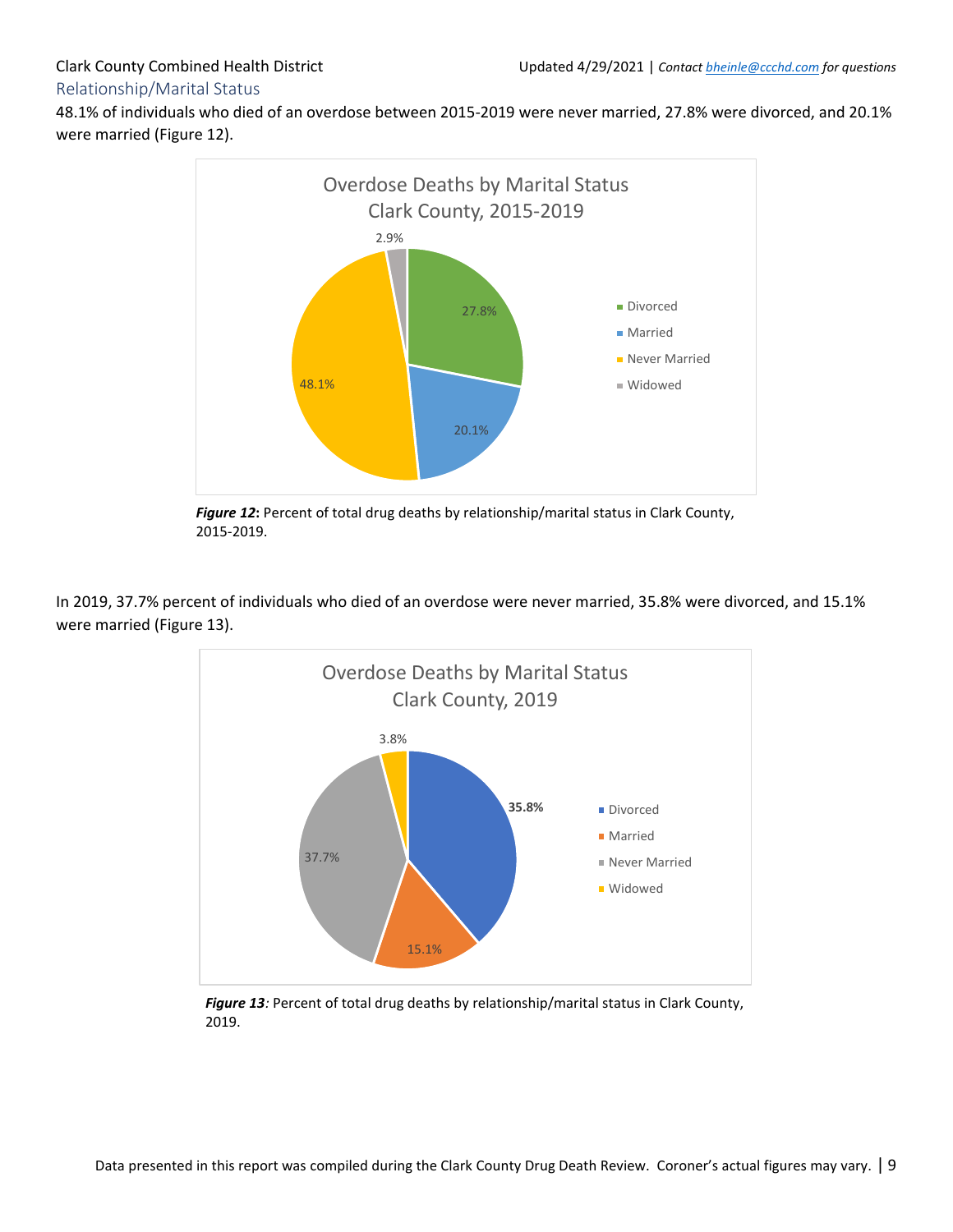## <span id="page-10-0"></span>Employment Status

41.4% of individuals who died of an overdose between 2015-2019 were employed, 20.9% were not employed, and 7.5% were not employed due to a disability (Figure 14).



*Figure 14***:** Percent of total drug deaths by employment status in Clark County, 2015- 2019.

Over half of the deaths reviewed in 2019 (69.8%) had an unknown employment status, 7.5% were employed, and 22.6% were not employed (Figure 15).



*Figure 15***:** Percent of total drug deaths by employment status in Clark County, 2019.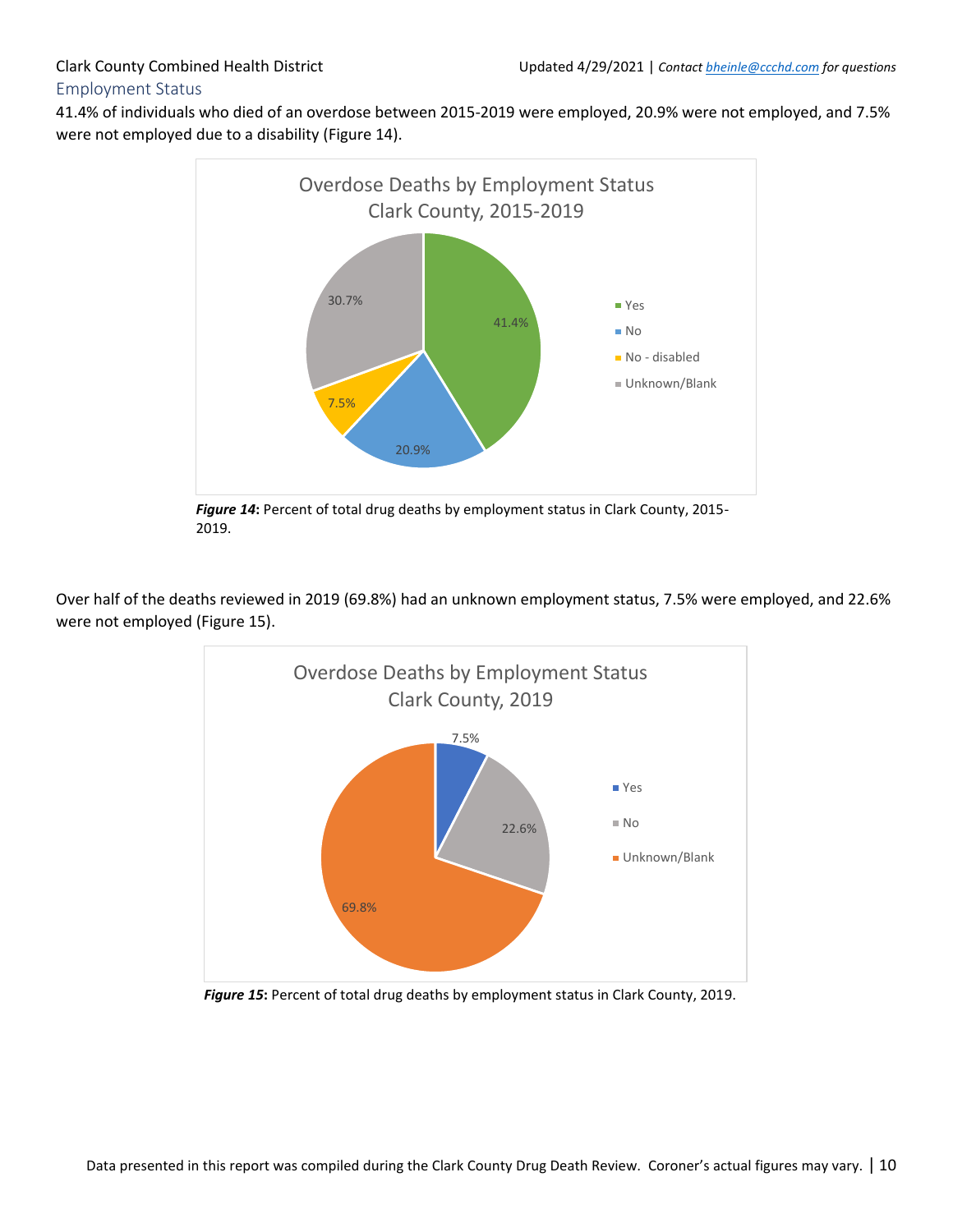#### <span id="page-11-0"></span>25.7% of individuals who died of an overdose in Clark County between 2015-2019 had minor children (Figure 16). There was no information about minor children available for 60.2% of deaths.



*Figure 16***:** Percent of total drug deaths by minor children in Clark County, 2015-2019.

In 2019, 30.2% of individuals who died of an overdose in Clark County had minor children (Figure 17). There was no information of minor children available for 54.7% of deaths.



*Figure 17***:** Percent of total drug deaths by minor children in Clark County, 2019.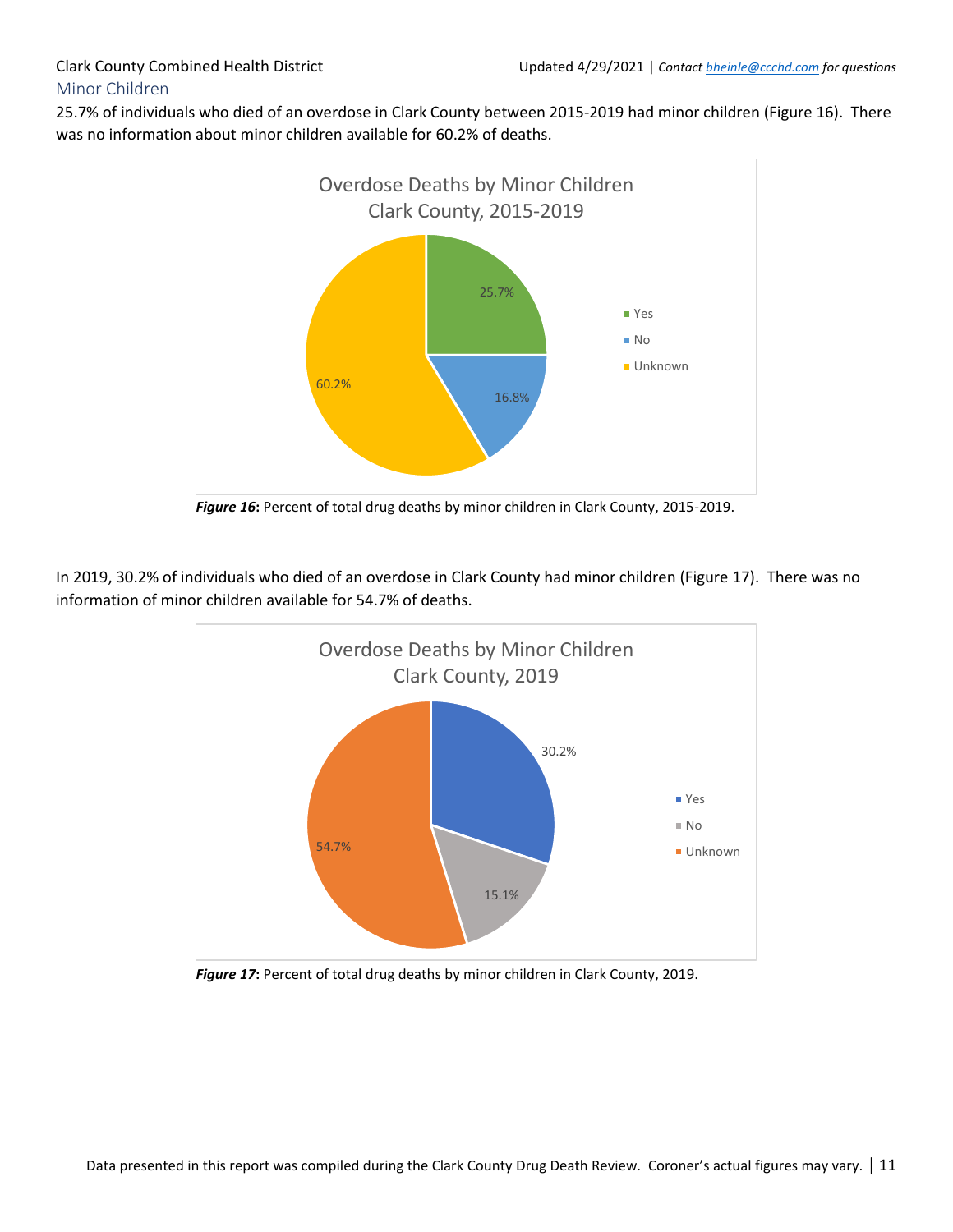## <span id="page-12-0"></span>Health

### <span id="page-12-1"></span>Significant Medical Conditions

\*A Significant Medical Condition Mention means that there was a report of physical illness for the individual at some point in their lives. Individuals may have multiple significant medical conditions by the time of death, so percentages may sum to more than 100%.

29.1% of individuals who died of an overdose in Clark County between 2015-2019 did not have a reported significant medical condition (Figure 18). The most common significant medical condition reported was Cardiovascular Disease, accounting for 37.7% of deaths, followed by Other Diseases (23.3%).



*Figure 18***:** Significant Medical Condition Mentions in Clark County, 2015-2019.

In 2019, 34.0% of individuals who died of an overdose in Clark County did not have a reported significant medical condition (Figure 19). The most common significant medical condition reported in 2019 was Cardiovascular Disease, accounting for 50.9% of deaths, followed by Other Diseases (37.7%) and then Pulmonary Disease (24.5%).



*Figure 19:* Percent of total drug deaths with reports of significant medical conditions in Clark County, 2019.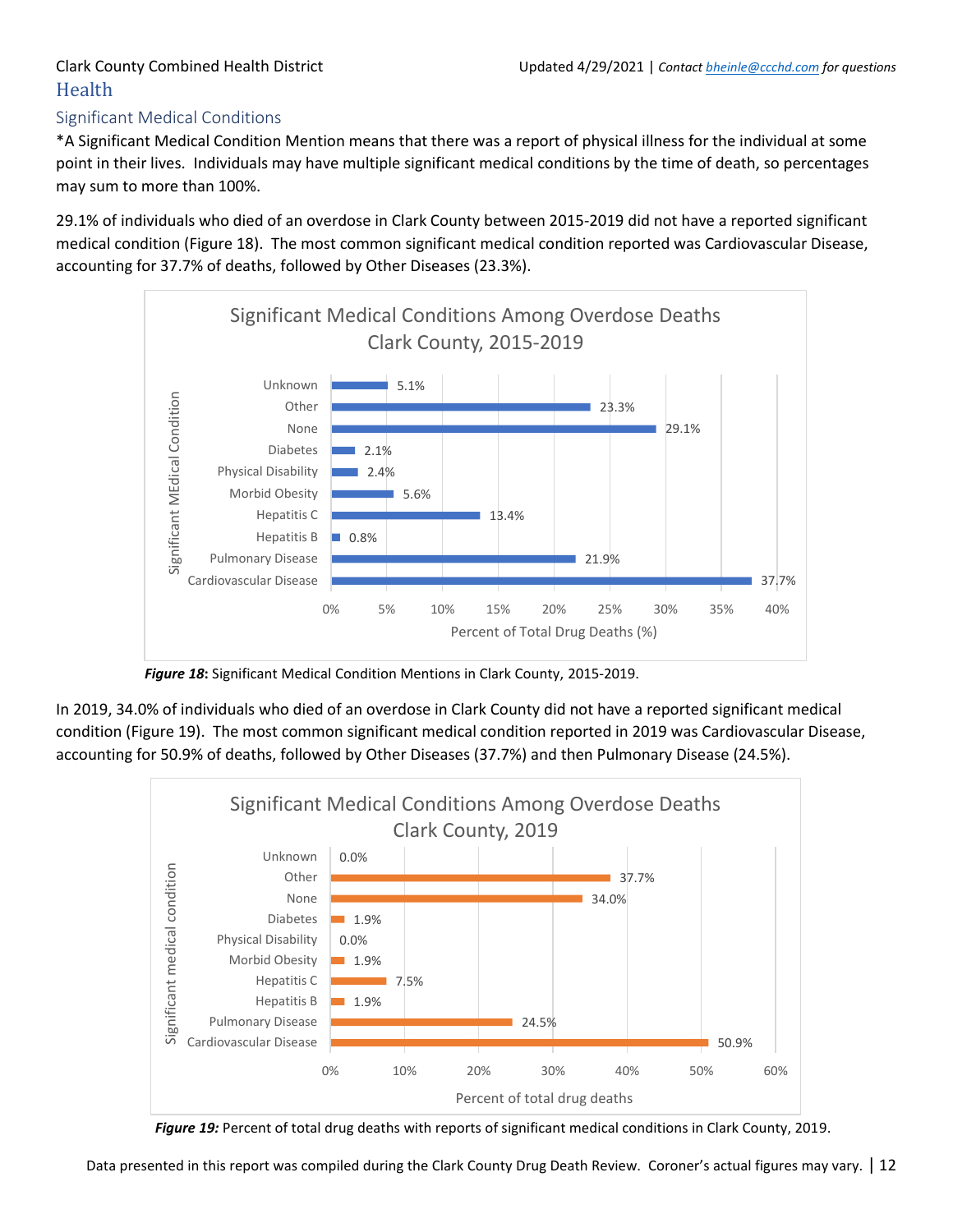### <span id="page-13-0"></span>Trauma and Mental Health

37.2% of individuals who died of an overdose death between 2015-2019 had experienced some type of trauma (Figure 20). There was no information about trauma experience available for 56.7% of deaths. In 2019, the percent of individuals who experienced trauma was lower (34.0%).



*Figure 20***:** Percent of total drug deaths by trauma experience in Clark County, 2015-2019

Of those individuals who died of an overdose death in 2019 and who had a report of trauma experience in their lives, 18.9% reported sexual abuse, 15.1% reported neglect, and 13.2% reported domestic violence and physical abuse (Figure 21).



*Figure 21***:** Percent of total drug deaths by trauma type in Clark County, 2019.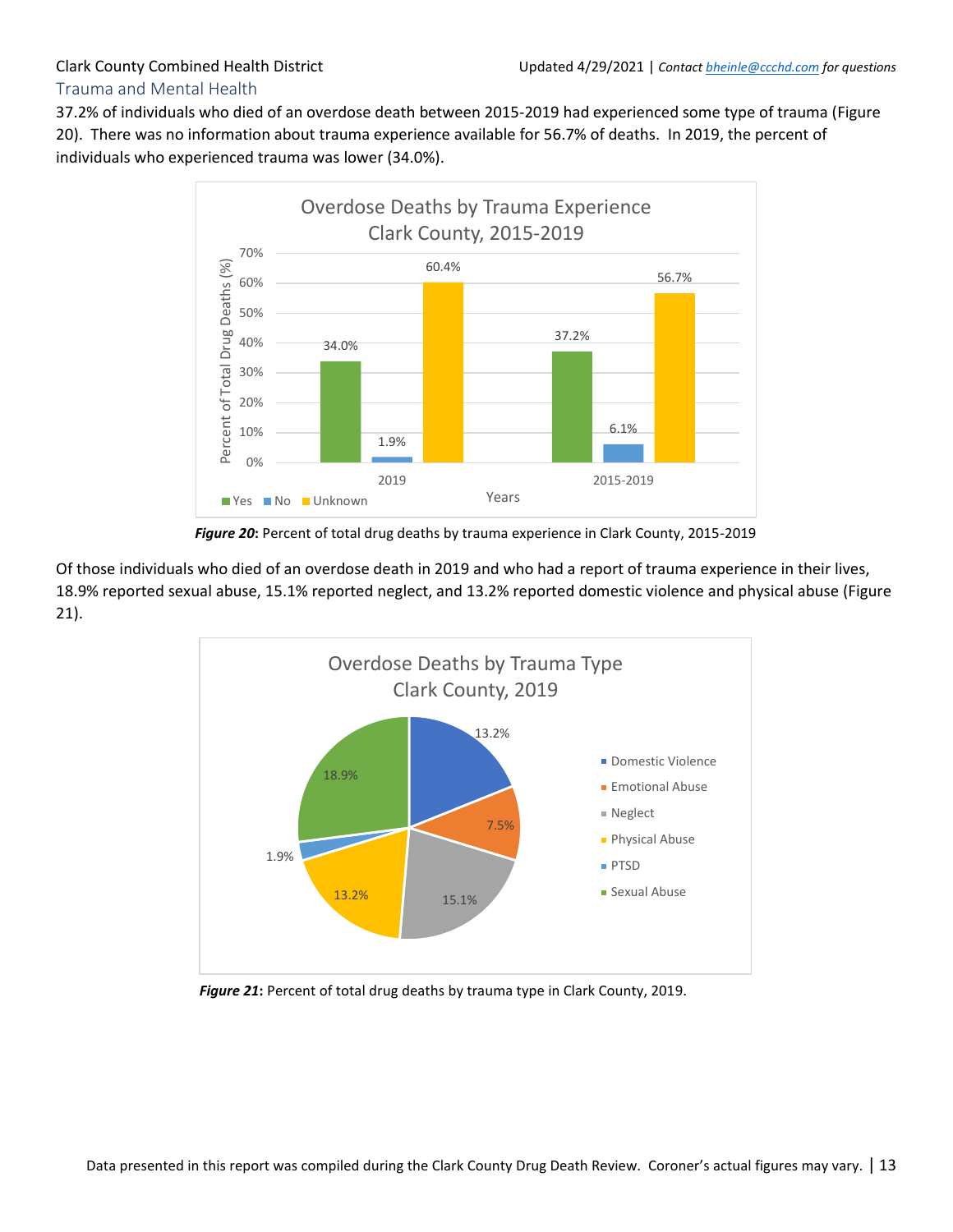\*A Mental Health Diagnosis Mention means that there was a report of mental health diagnosis for the individual at some point in their lives. Individuals may have multiple mental health diagnoses by the time of death, so percentages may sum to more than 100%.

55.6% of individuals who died of an overdose in Clark County between 2015-2019 did not have a reported mental health diagnosis. The most common mental health diagnosis reported was Depression, accounting for 20.3% of deaths, followed by Anxiety (11.8%) (Figure 22).



*Figure 22***:** Mental Health Diagnosis Mentions in Clark County, 2015-2019.

In 2019, 64.2% of individuals who died of an overdose in Clark County did not have a reported mental health diagnosis. The most common mental health diagnosis reported in 2019 was Depression, accounting for 15.1% of deaths, and then Bipolar (13.2%) (Figure 23).



*Figure 23***:** Percent of total drug deaths with reports of mental health diagnosis in Clark County, 2019.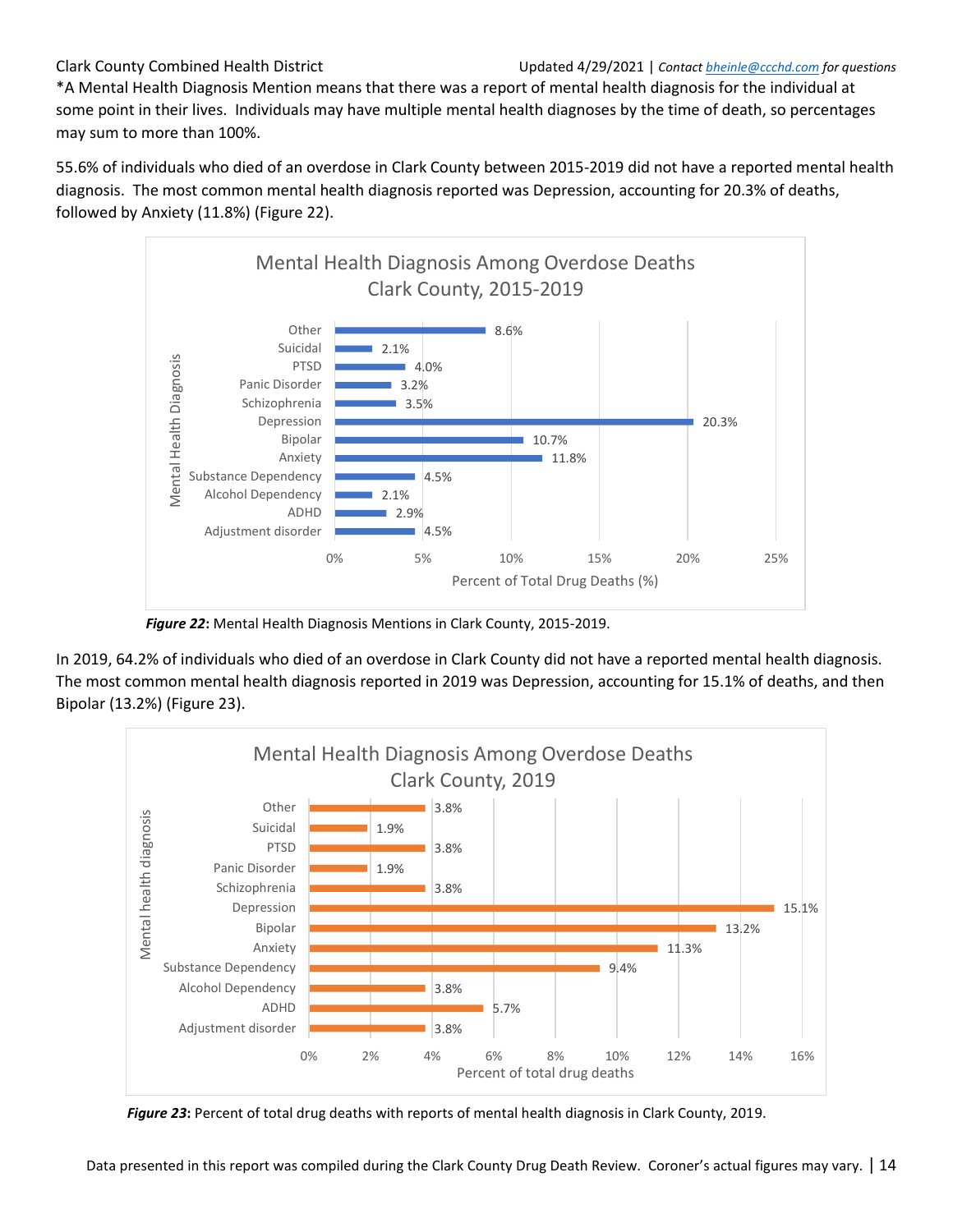#### <span id="page-15-0"></span>50.3% of individuals who died of an overdose between 2015-2019 had previous known mental health treatment (Figure 24). In 2019, 39.6% of individuals who died of an overdose had previous known mental health treatment (Figure 25).



*Figure 24:* Percent of total drug deaths by mental health treatment in Clark County, 2015-2019.



*Figure 25***:** Percent of total drug deaths by mental health treatment in Clark County, 2019.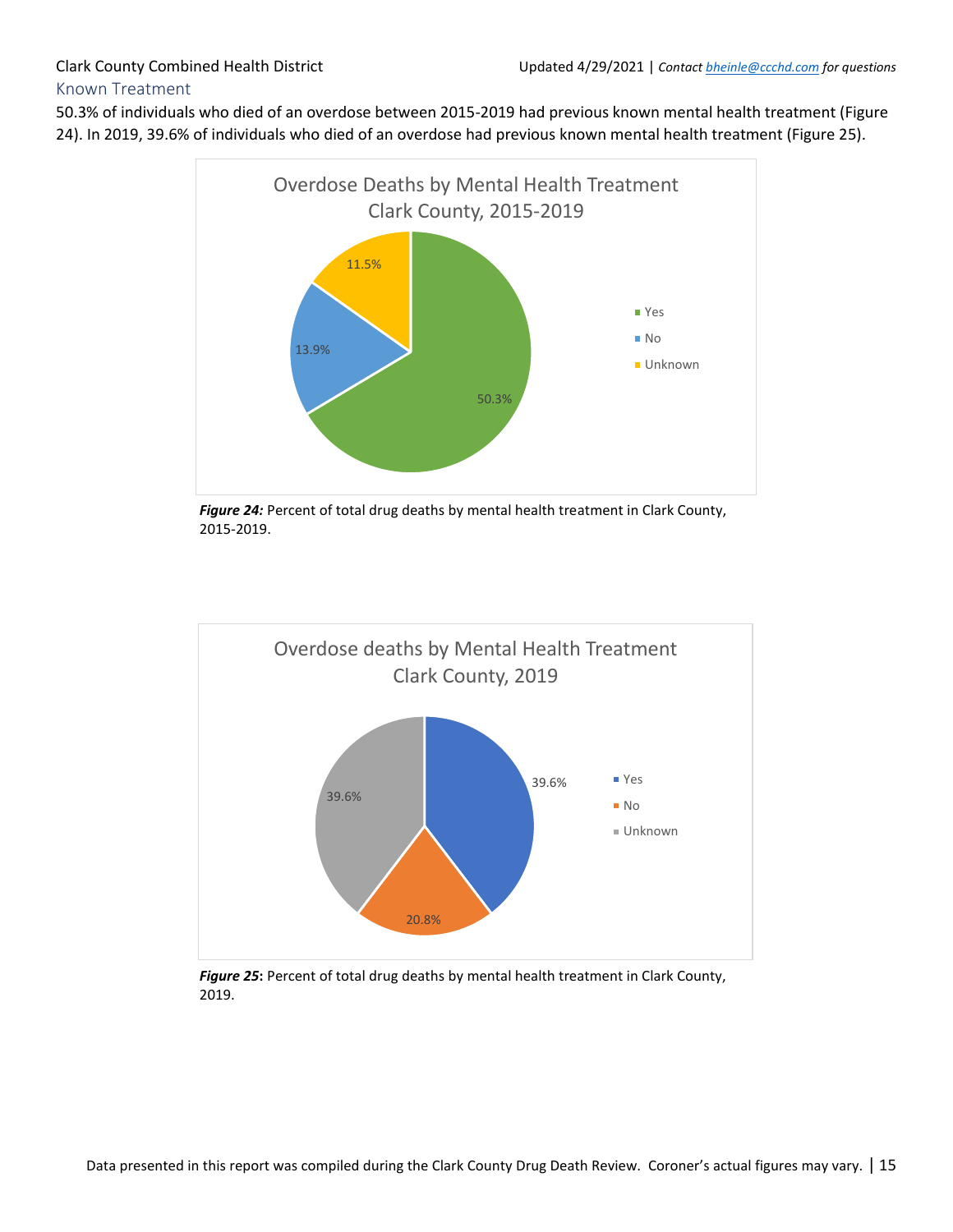Only 3.2% of individuals who died of an overdose between 2015-2019 had previous known medication-assisted treatment (MAT) (Figure 26). In 2019, 7.5% of individuals had previous known MAT (Figure 27).



*Figure 26***:** Percent of total drug deaths by medicated-assisted treatment in Clark County, 2015-2019.



*Figure 27***:** Percent of total drug deaths by medicated-assisted treatment in Clark County, 2019.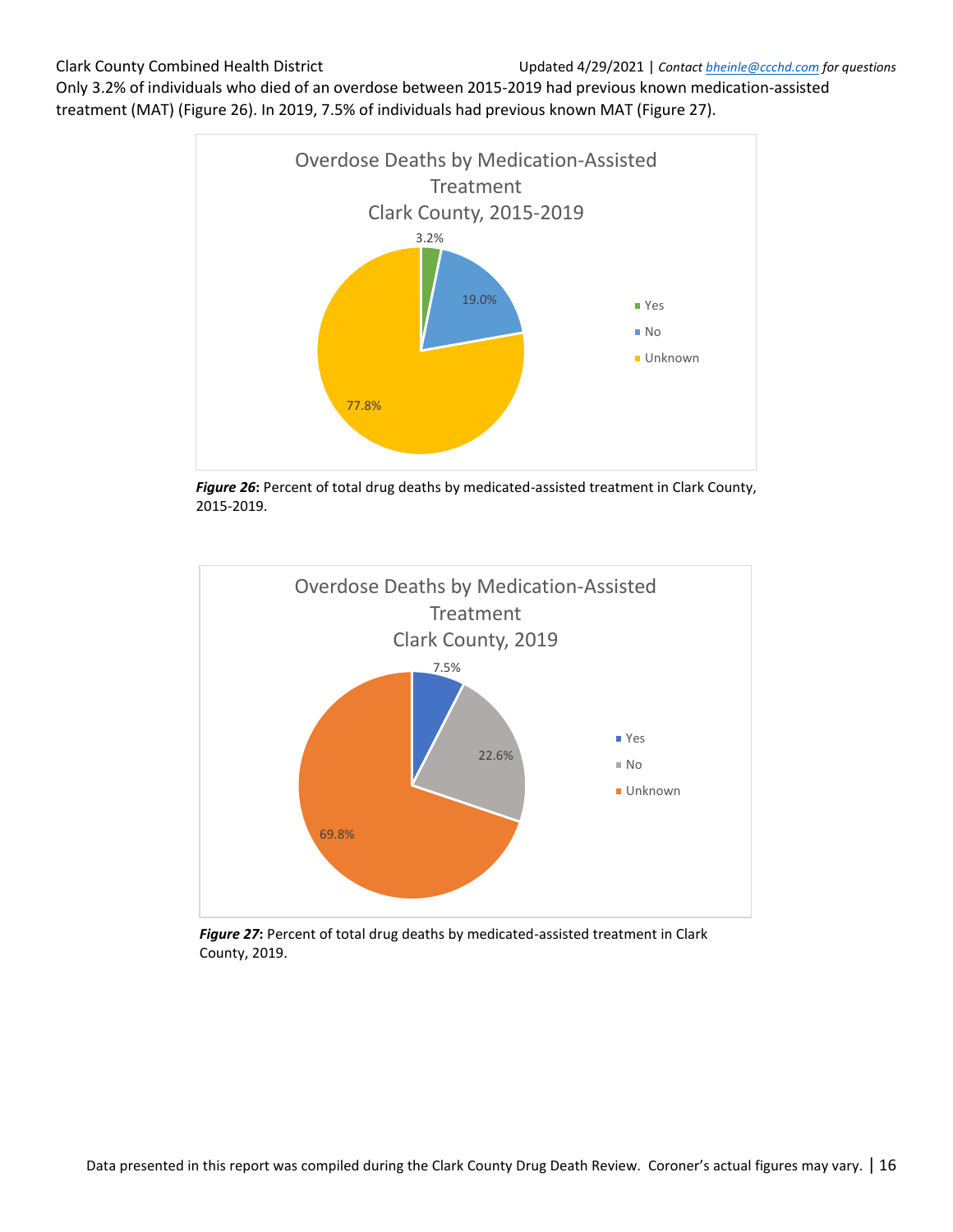34.2% of individuals who died of an overdose between 2015-2019 had previous known detoxification/rehabilitation treatment (Figure 28). In 2019, 34.0% of individuals had previous known detoxification/rehabilitation treatment (Figure 29).



*Figure 28*: Percent of total drug deaths by detoxification/rehabilitation treatment in Clark County, 2015-2019.



*Figure 29***:** Percent of total drug deaths by detoxification/rehabilitation treatment in Clark County, 2019.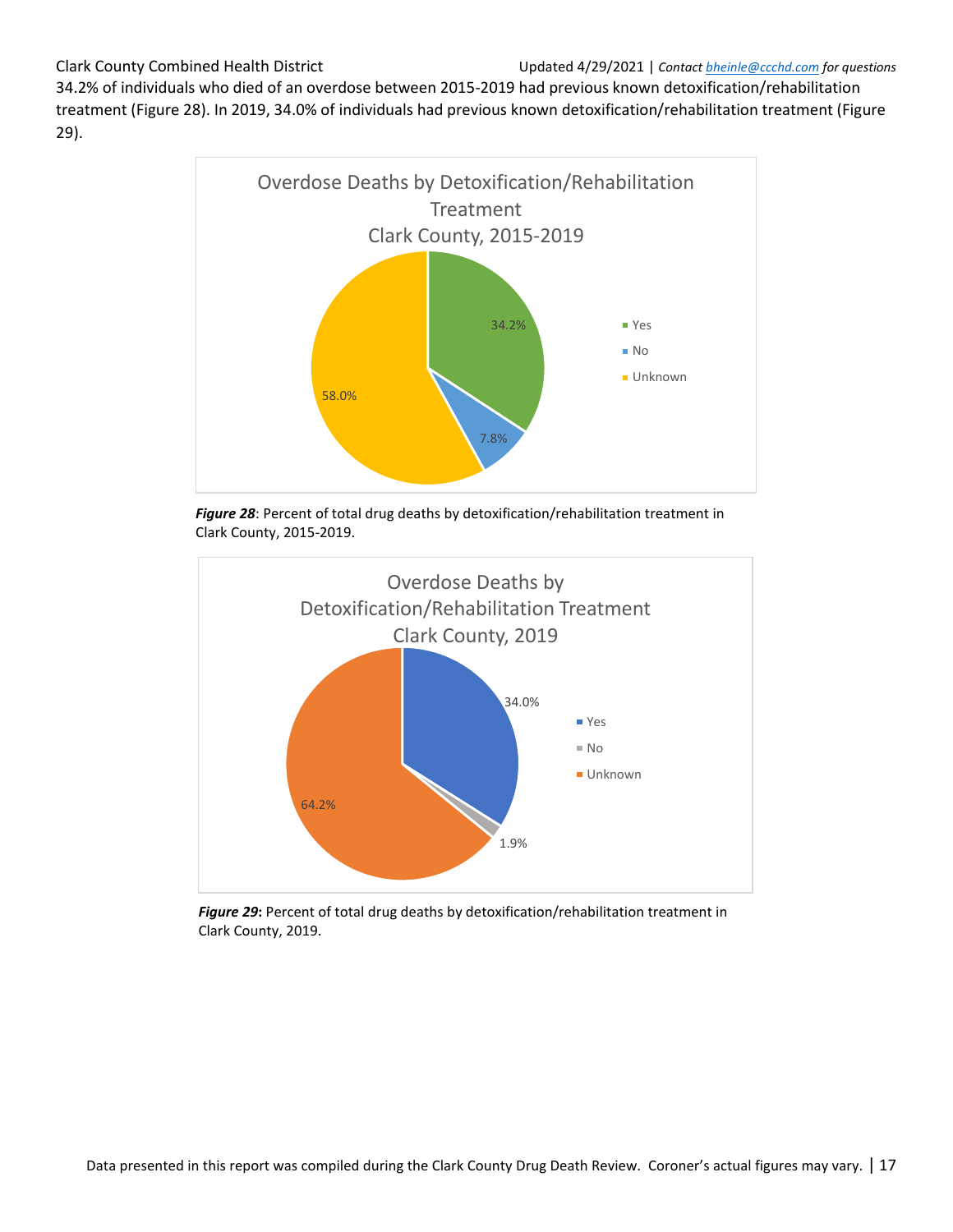## <span id="page-18-0"></span>Criminal History

#### <span id="page-18-1"></span>Previous Arrests

52.9% of individuals who died of an overdose death between 2015-2019 had previous arrests (Figure 30). In 2019, 18.9% of individuals who died of an overdose death had previous arrests (Figure 31).



*Figure 30***:** Percent of drug deaths by previous arrests in Clark County, 2015-2019.



*Figure 31***:** Percent of drug deaths by previous arrests in Clark County, 2019.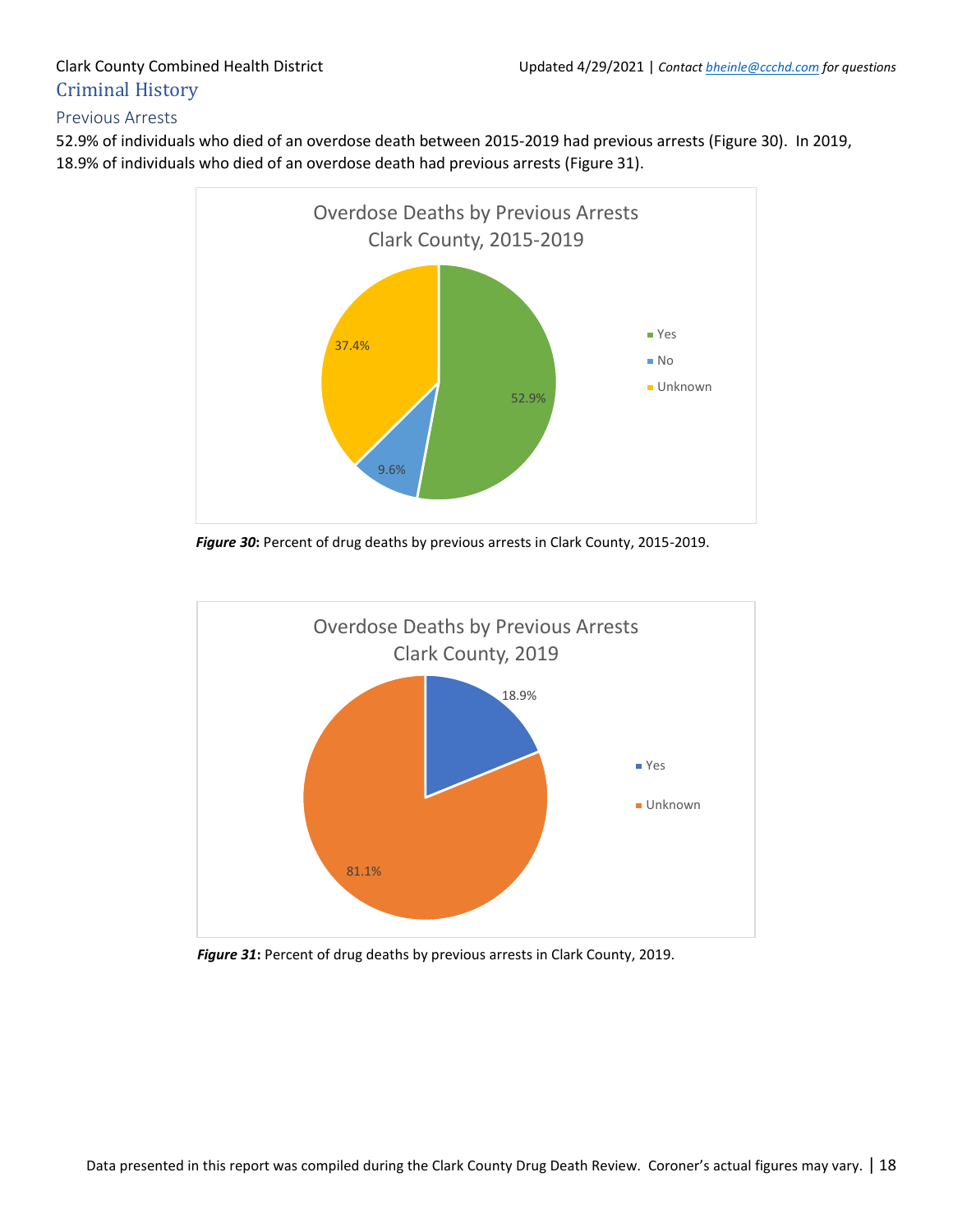#### <span id="page-19-0"></span>Previous Arrests Relating to Substance Abuse

Of those individuals who died of an overdose in Clark County between 2015-2019 and had reports of previous arrests, 26.5% had arrests relating to substance abuse (Figure 32). In 2019, 11.3% of individuals who died of an overdose had previous arrests relating to substance abuse (Figure 33).



*Figure 32***:** Percent of drug deaths by previous arrests relating to substance abuse in Clark County, 2015-2019.



*Figure 33***:** Percent of drug deaths by previous arrests relating to substance abuse in Clark County, 2019.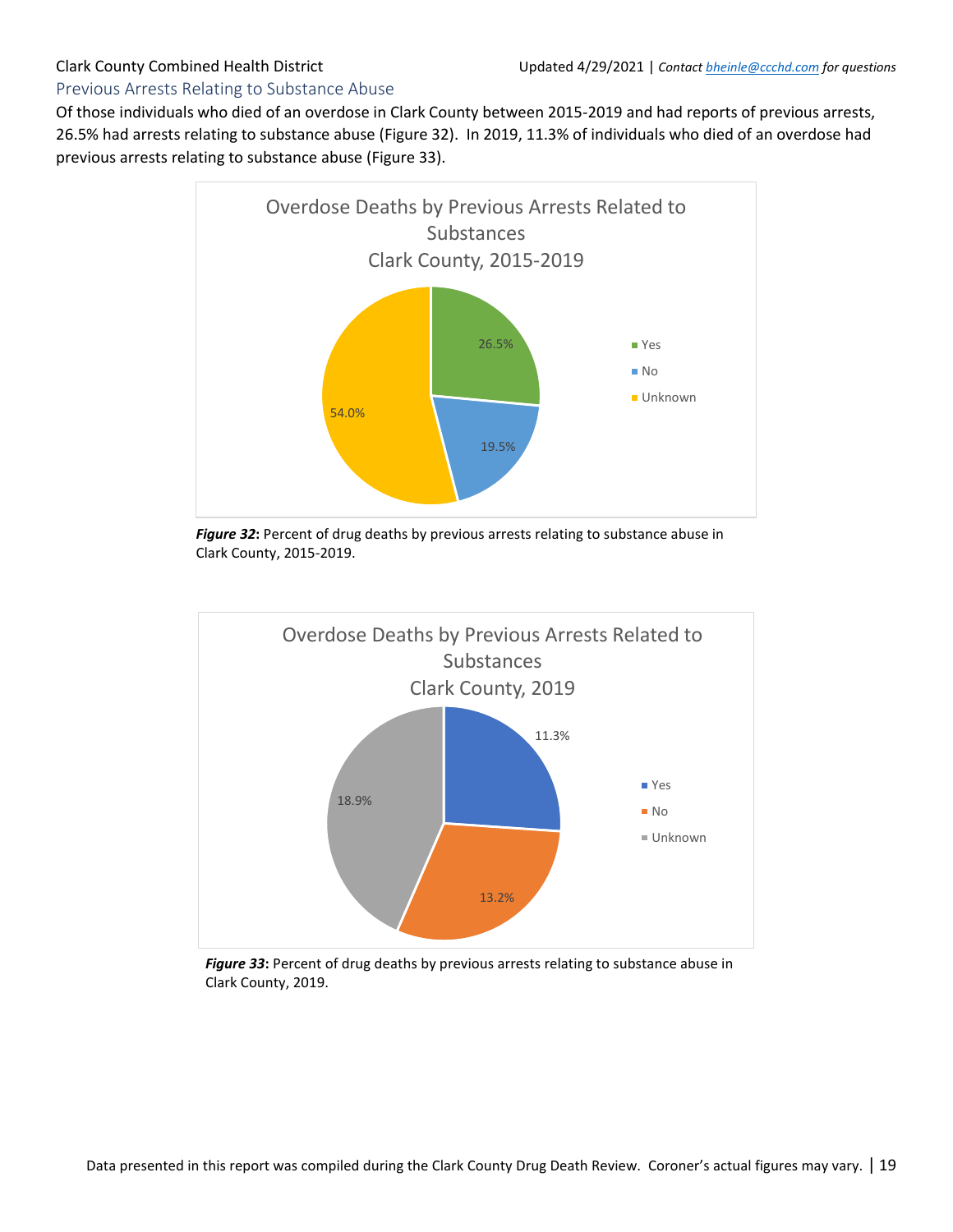## <span id="page-20-0"></span>Drugs Involved in Overdose Deaths

\*A Drug Mention means that a substance was found in the individual's body at the time of hospital admission or after death, as reported in the Clark County Coroner's toxicology screen. The substance was not necessarily the cause of death and individuals may have multiple substance in their system at the time of death, so percentages may sum to more than 100%.

### <span id="page-20-1"></span>Drug Mentions, 2015-2019

Opiates were the most common substance found in toxicology screens, appearing in 81.8% of cases from 2015-2019.

Illicit Fentanyl was involved in 64.4% of deaths, followed by Fentanyl Analogues (36.4%) (Table 4) (Figure 34). Please see Appendix I for detailed data tables for Fentanyl Analogues, Prescription Opioids, and Benzodiazepines.



*Figure 34***:** Percent of drug mentions in overdose deaths in Clark County, 2015-2019.

| <b>Substance</b>            | # of Mentions % of Deaths |        |
|-----------------------------|---------------------------|--------|
| Opiates                     |                           |        |
| Fentanyl Analogue           | 136                       | 36.36% |
| <b>Illicit Fentanyl</b>     | 241                       | 64.44% |
| <b>Prescription Opioids</b> | 83                        | 22.19% |
| Heroin                      | 72                        | 19.25% |
| Cocaine                     | 135                       | 36.10% |
| Benzodiazepines             | 45                        | 12.03% |
| Methamphetamine             | 25                        | 6.68%  |
| Ethanol                     | 51                        | 13.64% |
| Other                       | 25                        | 6.68%  |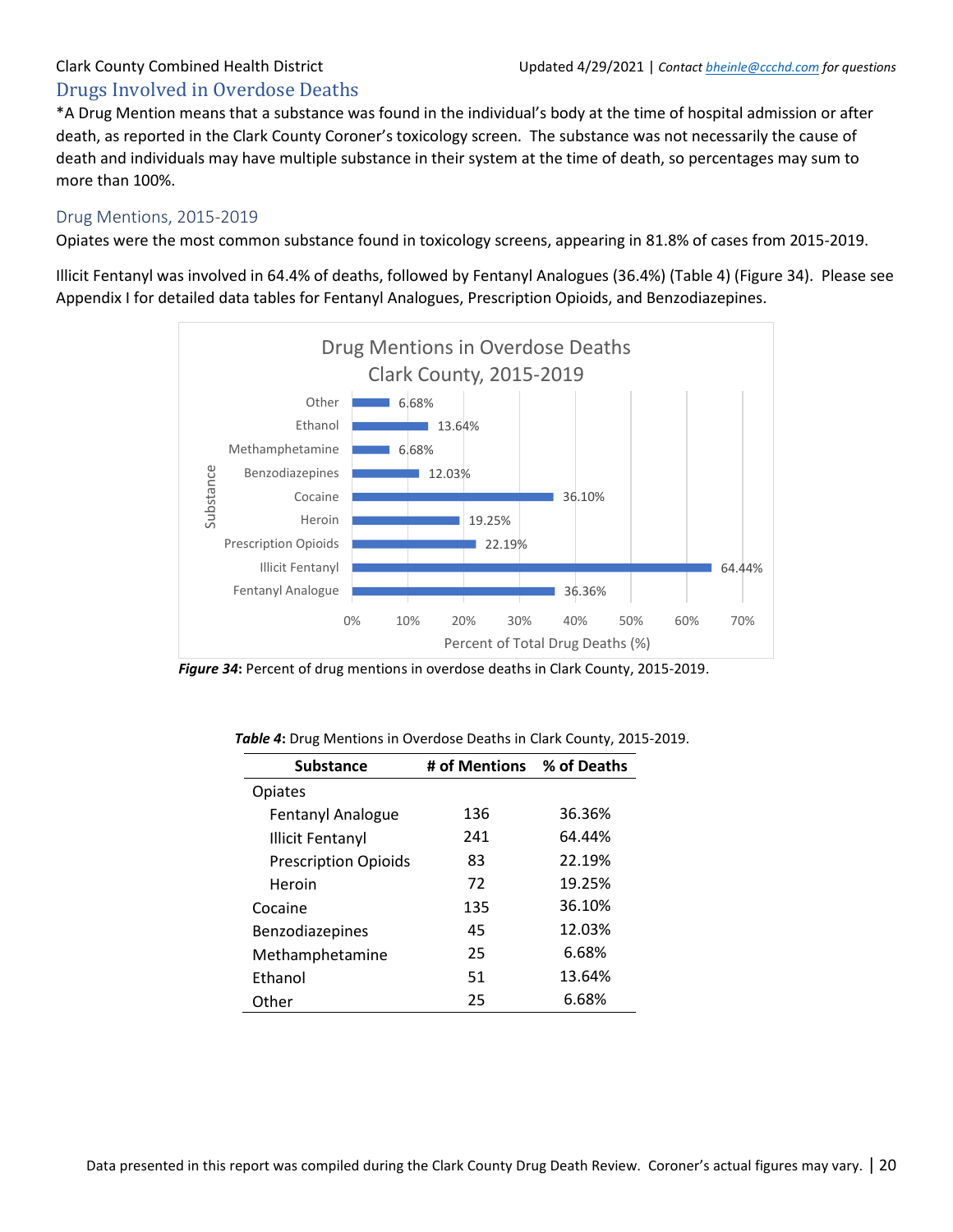### <span id="page-21-0"></span>Drug Mentions, 2019

Opiates were the most common substance found in toxicology screens, appearing in 84.9% of cases in 2019.

Illicit Fentanyl was involved in 81.1% of deaths, followed by Cocaine (37.7%) (Table 5) (Figure 35). Please see Appendix II for detailed data tables for Fentanyl Analogues, Prescription Opioids, and Benzodiazepines.



*Figure 35*: Percent of drug mentions in overdose deaths in Clark County, 2019.

| <b>Substance</b>            | # of Mentions % of Deaths |        |
|-----------------------------|---------------------------|--------|
| Opiates                     |                           |        |
| Fentanyl Analogue           | 9                         | 16.98% |
| <b>Illicit Fentanyl</b>     | 43                        | 81.13% |
| <b>Prescription Opioids</b> | 6                         | 11.32% |
| Heroin                      | 8                         | 15.09% |
| Cocaine                     | 20                        | 37.74% |
| Benzodiazepines             | 6                         | 11.32% |
| Methamphetamine             | 11                        | 20.75% |
| Ethanol                     | 5                         | 9.43%  |
| Other                       | 13                        | 24.53% |

*Table 5:* Drug Mentions in Overdose Deaths in Clark County, 2019.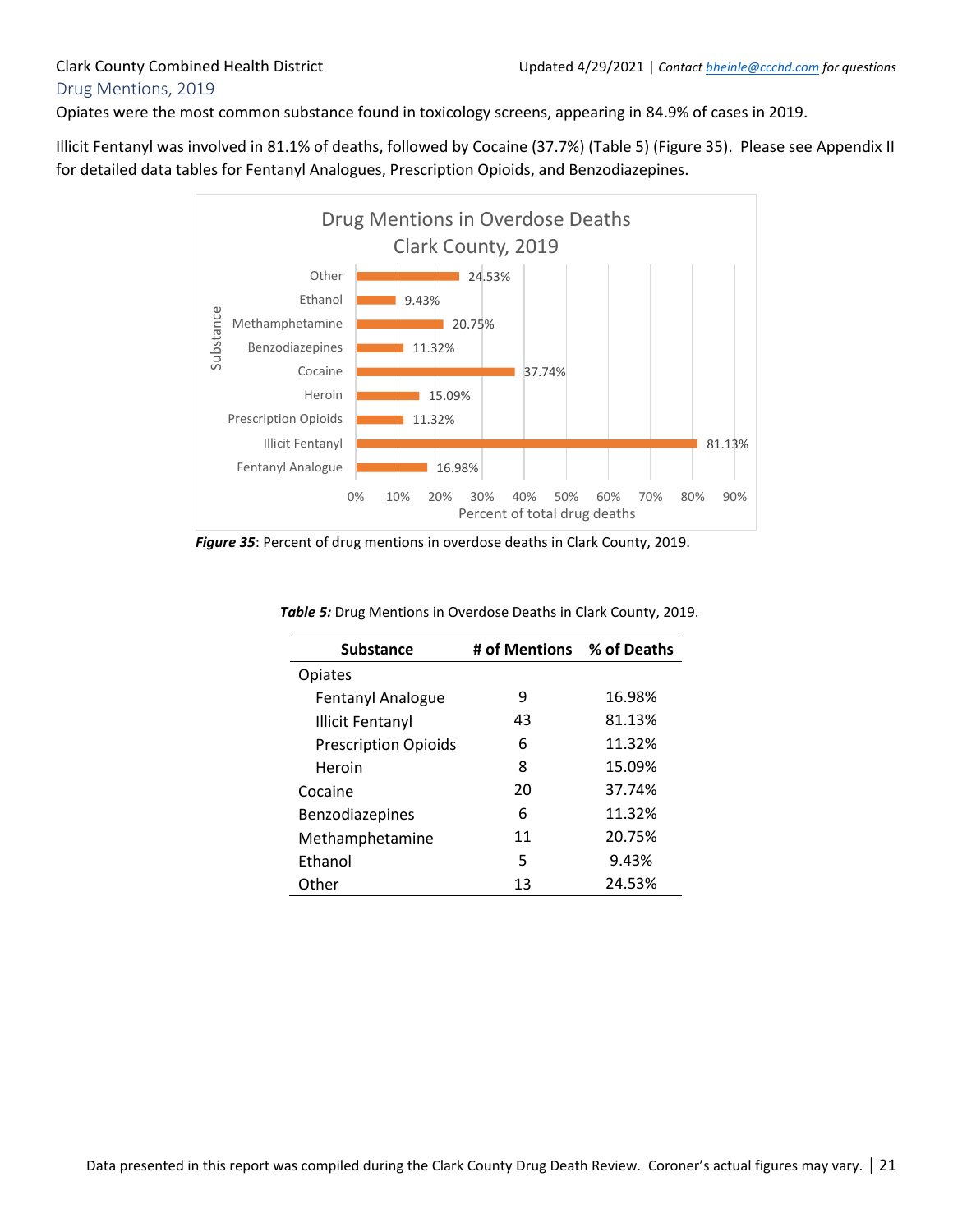| <b>Fentanyl analogues</b>                     | # of Mentions  | % of Deaths |
|-----------------------------------------------|----------------|-------------|
| Carfentanil                                   | 44             | 11.76%      |
| Despropionylfentany                           | 11             | 2.94%       |
| Acrylfentanyl                                 | 22             | 5.88%       |
| Acetylfentanyl                                | 17             | 4.55%       |
| Fluorbutyrylfentanyl/Fluoroisobutyrylfentanyl | 3              | 0.80%       |
| Cyclopropylfentanyl                           | 4              | 1.07%       |
| Butyryl/Isobutyryl Fentanyl                   | 4              | 1.07%       |
| Benzylfentanyl                                | 1              | 0.27%       |
| Furanylfentanyl                               | 25             | 6.68%       |
| Methoxyacetylfentanyl                         | $\overline{2}$ | 0.53%       |
| Valeryl/Isovaleryl Fentanyl                   | 1              | 0.27%       |

<span id="page-22-0"></span>*Table 6:* Fentanyl Analogue Drug Mentions in Overdose Deaths in Clark County, 2015-2019.

*Table 7*: Prescription Opioid Drug Mentions in Overdose Deaths in Clark County, 2015-2019.

| <b>Prescription Opioids</b> | # of Mentions % of Deaths |       |
|-----------------------------|---------------------------|-------|
| Oxycodone                   | 31                        | 8.29% |
| Methadone                   | 6                         | 1.60% |
| Hydrocodone                 | 10                        | 2.67% |
| Morphine                    | 15                        | 4.01% |
| Tramadol                    | 12                        | 3.21% |
| Codeine                     | $\mathfrak{p}$            | 0.53% |
| Oxymorphone                 | $\mathfrak{p}$            | 0.53% |
| U-47700                     | 3                         | 0.80% |
| Buprenorphine               | $\mathcal{P}$             | 0.53% |

*Table 8:* Benzodiazepine Drug Mentions in Overdose Deaths in Clark County, 2015-2019.

| <b>Benzodiazepines</b> | # of Mentions | % of Deaths |
|------------------------|---------------|-------------|
| Alprazolam             | 21            | 5.61%       |
| Diazepam               | 13            | 3.48%       |
| Clonazepam             | 6             | 1.60%       |
| Meprobamate            | 1             | 0.27%       |
| Cyclobenzaprine        | $\mathcal{P}$ | 0.53%       |
| Lorazepam              | 1             | 0.27%       |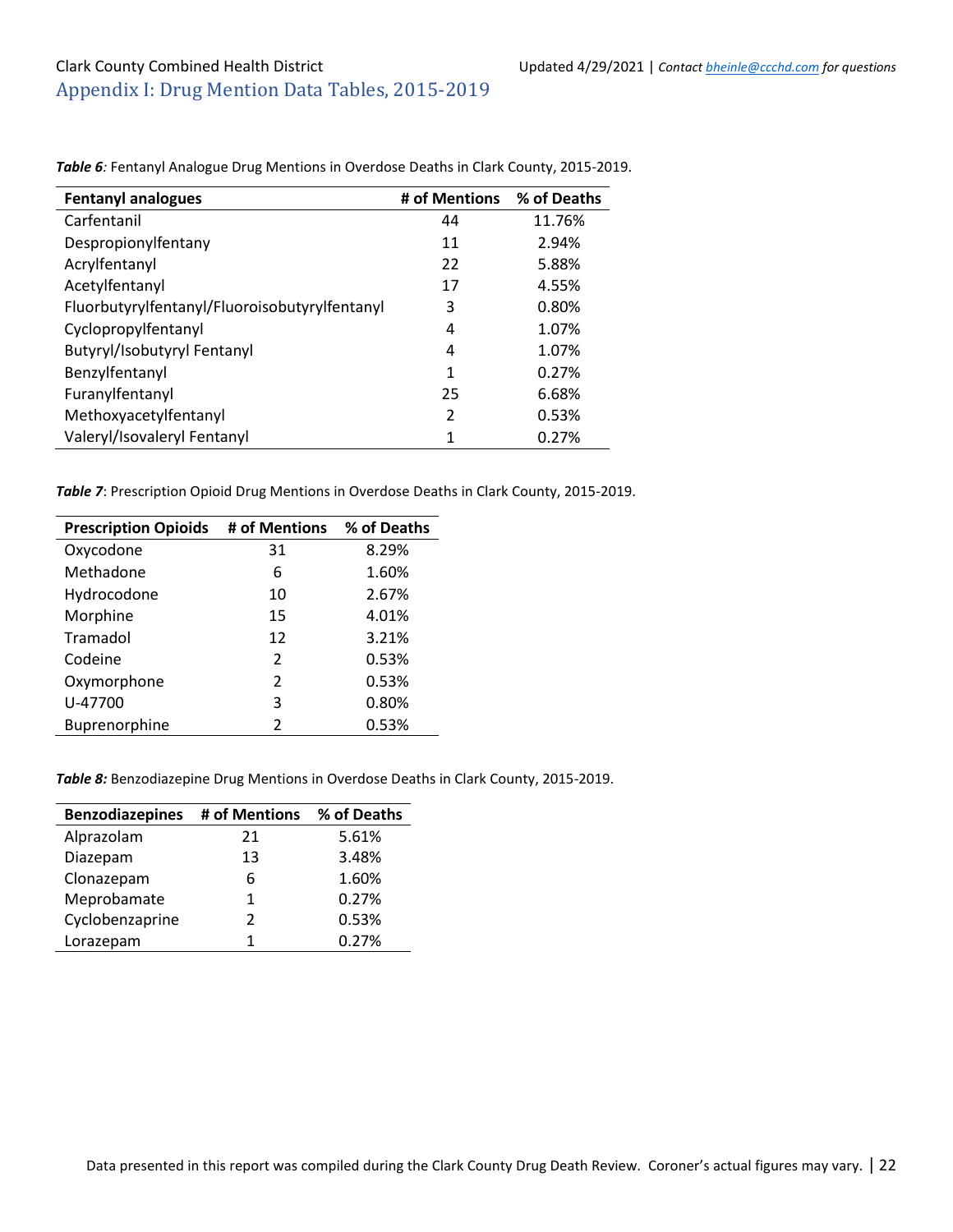### <span id="page-23-0"></span>Clark County Combined Health District Updated 4/29/2021 | *Contact bheinle@ccchd.com for questions* Appendix II: Drug Mention Data Tables, 2019

*Table 9:* Fentanyl Drug Mentions in Overdose deaths in Clark County, 2019.

| <b>Fentanyl analogues</b> | # of Mentions | % of Deaths |
|---------------------------|---------------|-------------|
| Acrylfentanyl             |               | 1.89%       |
| Acetylfentanyl            | h             | 11.32%      |

*Table 10*: Prescription Opioid Drug Mentions in Overdose Deaths in Clark County, 2019.

| <b>Prescription Opioids</b> | # of Mentions | % of Deaths |
|-----------------------------|---------------|-------------|
| Oxycodone                   | 3             | 5.66%       |
| Hydrocodone                 |               | 1.89%       |
| Tramadol                    | 1.            | 1.89%       |
| Buprenorphine               |               | 1.89%       |

*Table 11*: Benzodiazepine Drug Mentions in Overdose Deaths in Clark County, 2019.

| <b>Benzodiazepines</b> | # of Mentions | % of Deaths |
|------------------------|---------------|-------------|
| Alprazolam             | 3             | 5.66%       |
| Diazepam               | 1             | 1.89%       |
| Cyclobenzaprine        | 1             | 1.89%       |
| Lorazepam              | 1             | 1.89%       |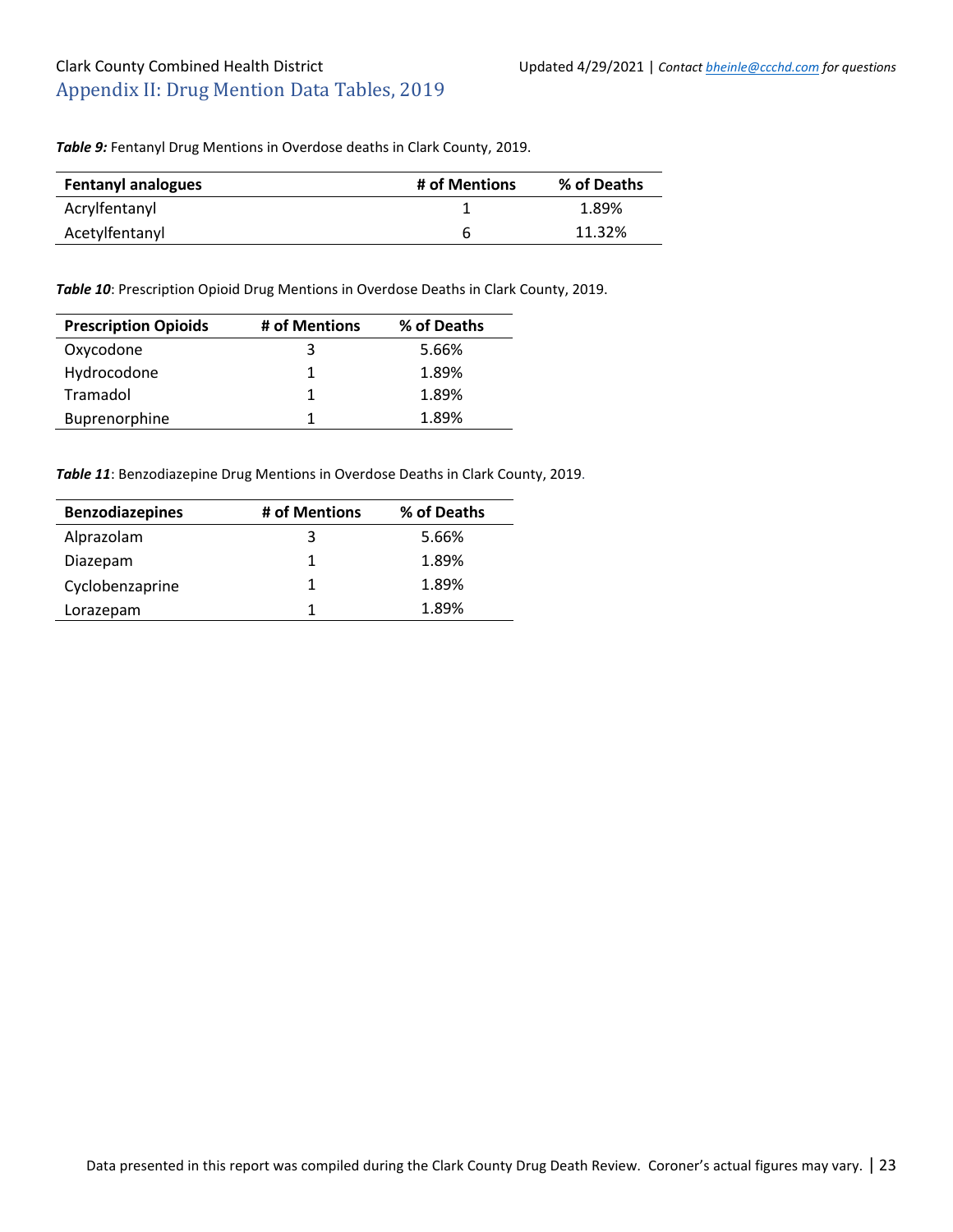#### THIS PAGE WAS LEFT BLANK ON PURPOSE.